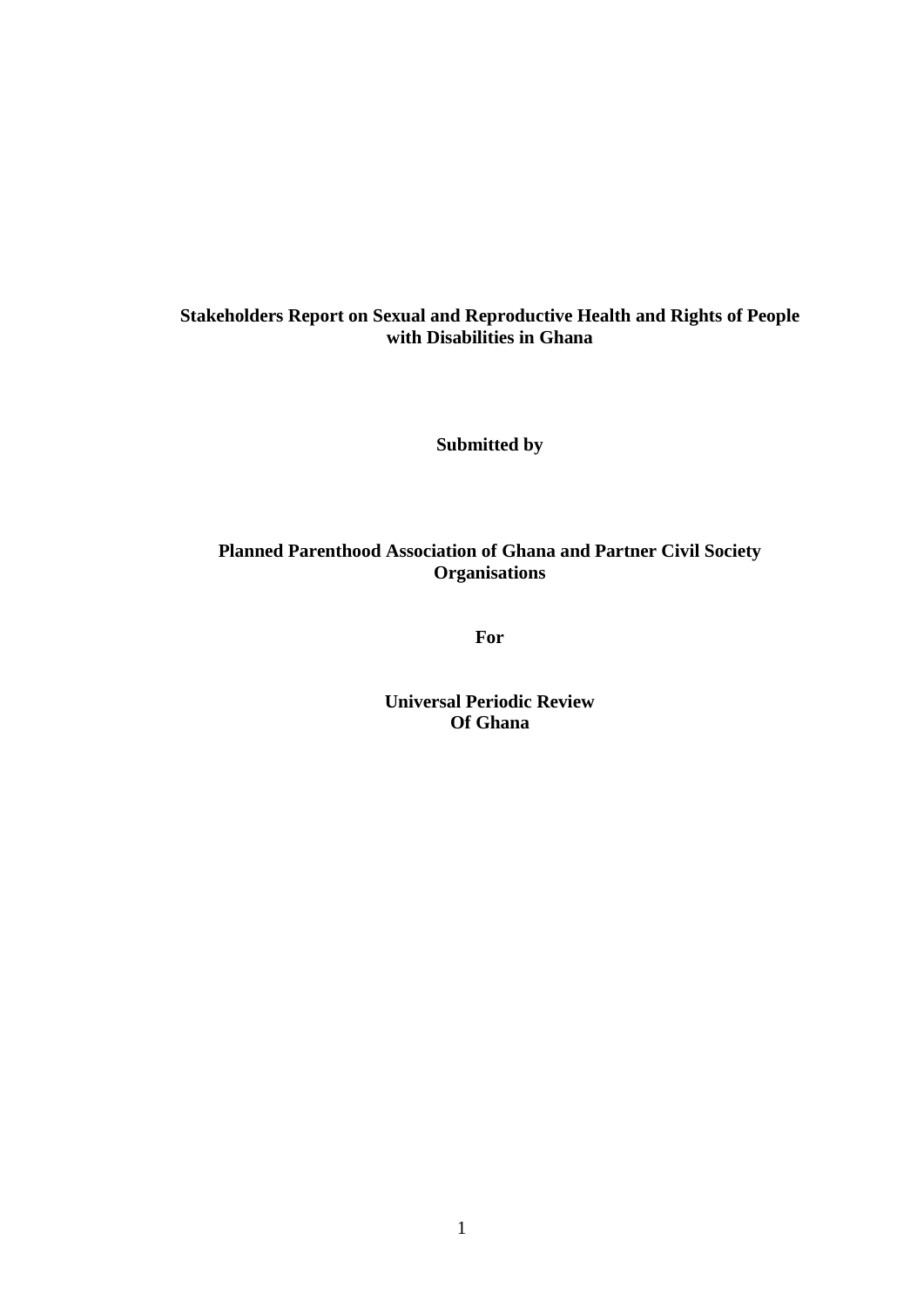# **Stakeholders and Partner CSOs**



- 1. Planned Parenthood Association of Ghana (PPAG)
- 2. Ghana Federation of Disability Organisations
- 3. Vision for Alternative Development (VALD)
- 4. Human Rights Advocacy Centre (HRAC)
- 5. Alliance for Reproductive Health Rights (ARHR)
- 6. Ghana Coalition of NGOs in Health (GCNH)
- 7. African Women Lawyers Association (AWLA)
- 8. Women in Law and Development in Africa (WiLDAF)
- 9. Hope For Future Generations (HFFG)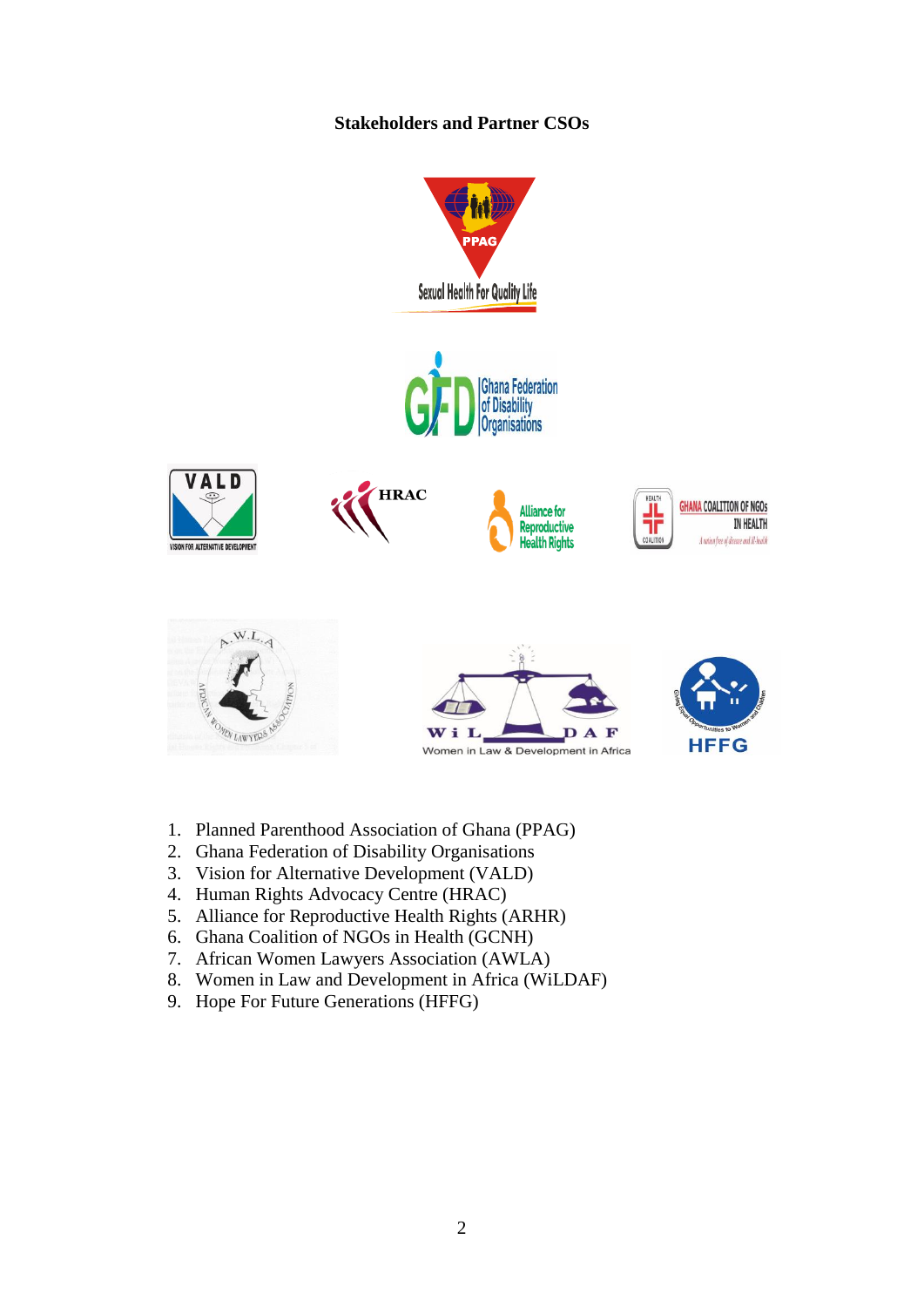### **Executive Summary**

### **Background**

Over a billion – about  $15\%$  – of the world's population have some form of disability and about 30 percent of families globally live with a family member who is disabled. Despite the large numbers of people living with disabilities, their needs are often overlooked or neglected. Worse, many people with disabilities are marginalised, and face human rights violations.

### **Methodology**

The review was conducted using information from secondary sources and in  $-$  depth interviews with selected implementing institutions/organisations. Studies on people with disabilities (PWDs) were retrieved using PubMed, PsycINFO, Scopus, JSTOR and Google and Google Scholar. Literature search was conducted using several search terms. Constitutional and legal provision/conventions, Disability Act of Ghana, profile of people with disabilities and other relevant materials were also reviewed. As part of the process, a stakeholders consultative meeting was held to collate inputs on the draft document from relevant stakeholders.

### **Findings**

The country has over the years put in place legal frameworks aimed at protecting the rights of PWDs. These policies and Acts provide a framework for programming and planning of interventions. For instance, these have focused on the educational, health and infrastructural needs of PWDs in the country among others. The literature search revealed that most of the studies conducted on the sexual and reproductive health and rights of PWDs focused on their access to services and barriers to accessing services. Barriers to the SRH needs of PWDs were identified as communication barriers, physical barriers, psychological barriers, social barriers, attitudes by health professionals, illiteracy among deaf people, privacy and confidentiality offered at SRH centres, and poor interpretation skills of sign language interpreters. The review also showed that although there seem to be a strong commitment on ensuring that the rights of PWDs are respected and protected, there is little in terms of real actions that have been implemented to address these especially in the area of sexual and reproductive health and rights in the country. Also, there have been attempts at correcting the inconsistencies between the Disability Act, 2006 and the UN Convention on people with Disability.

### **Recommendation**

The report makes the following recommendation. Firstly, the Ministry of Gender and Social Protection (MoG & SP) should work with the Attorney Generals Department to put together the necessary Legislative Instruments (LIs) need for the smooth implementation of the Disability Act and the UN Convention on people with Disability. Secondly, MoG&SP should collaborate with civil society groups such as GFD to intensify efforts aimed at educating the populace on the laws, regulations and Acts concerning PWDs. Thirdly, the Ghana Statistical Services should conduct a nationally representative survey on sexual and reproductive health and rights of PWDs in Ghana to provide a holistic appreciation of the SRH & R needs, concerns and aspirations of PWDs as part of efforts aimed at implementing programmes that would adequately cater for their needs.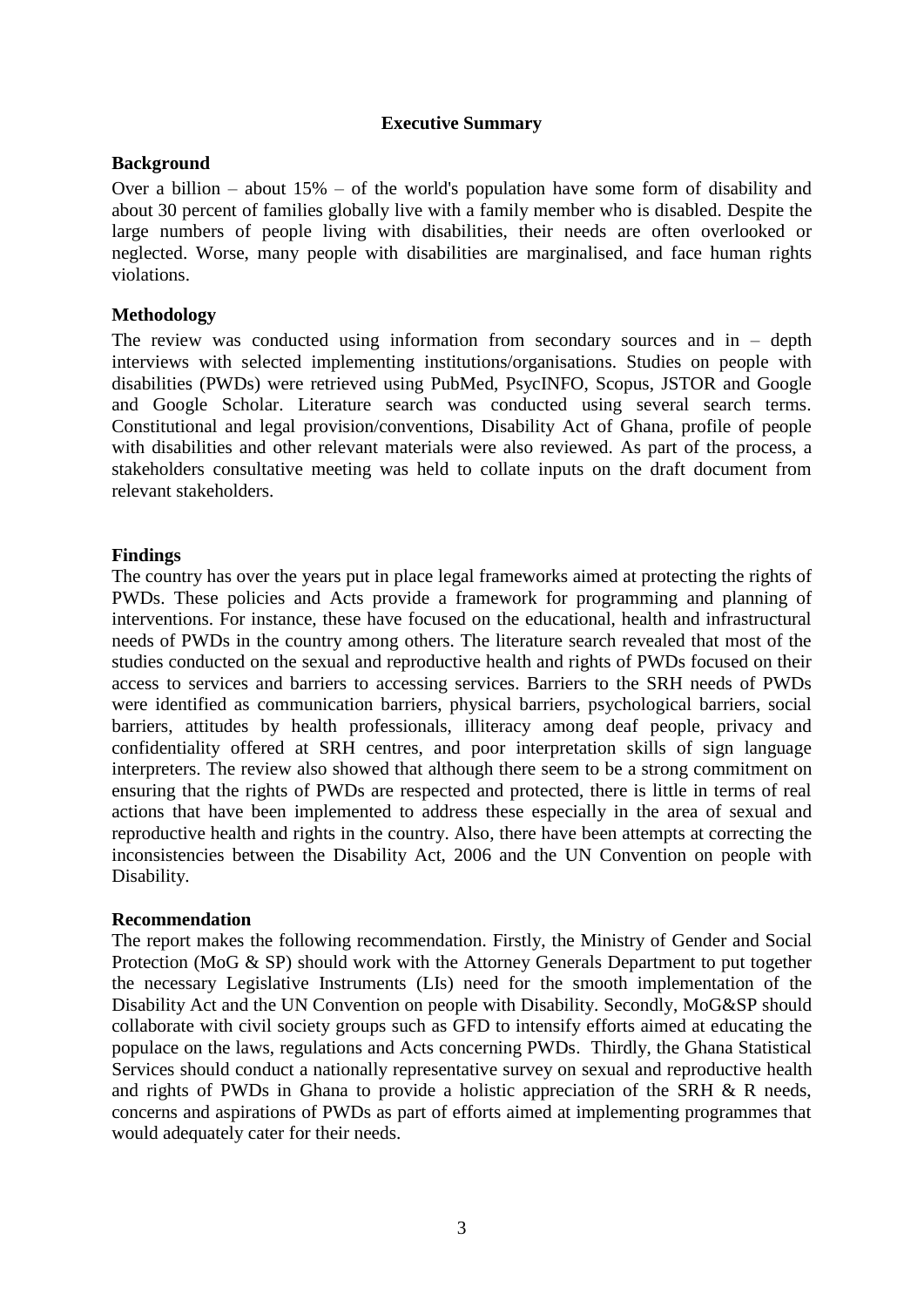#### **Background**

Disability is not just a health problem but also a multifaceted phenomenon that reflects the interface between features of a person's body and that of the society (Sexual and Family Planning Australia, 2013). It is viewed as a consequence of environmental, social and attitudinal barriers that prevent people with impairments from maximum participation in society.

Over one billion – about  $15%$  – of the world's population have some form of disability (World Health Organisation [WHO], 2016). Between 110 million and 190 million people aged 15 years and older have significant difficulties in functioning (WHO, 2016). A third of families globally live with a family member who is disable (United Nations Population Fund, 2007). About 80 per cent of this population live in developing countries (United Nations, 2007 cited in World Health Organisation, 2009).

Despite the large numbers of people living with disability, their needs are often overlooked or neglected (WHO, 2009). Many of them are marginalised, deprived of freedom, and their human rights (United Nations, 2007). In fact, persons with disabilities may actually have greater needs for SRH information and services than persons without disabilities due to their increased vulnerability to abuse. Persons with disabilities (PWDs) may be denied the right to establish relationships, or they may be forced into non-consensual marriages, where they may be treated more as housekeepers or objects of abuse than as a member of the family (WHO, 2009). As a group, they are more at risk of HIV transmission and other sexually transmitted infections – e.g. high rates of poverty, high rates of illiteracy, lack of access to health resources, and lack of power when negotiating safer sex (Groce, 2005).

Persons with disabilities are up to three times more likely than non-disabled persons to be victims of physical and sexual abuse and rape with those with intellectual and mental disabilities being the most vulnerable (Greenwood and Wilkinson, 2013). They are sometimes placed in institutions, hospitals, and other group living situations, where they are not only prevented from making informed and independent decisions about their SRH, but also face increased risks of abuse and violence (Greenwood and Wilkinson, 2013; Groce & Trasi, 2004).

PWDs are often faced with barriers to information and services related to SHR. These include: attitudes and ignorance of individuals and society, including health care providers, worsen these barriers (Sibusiswe and Pranitha, 2015); communication (Arulogun et.al., 2013; Moyo, 2010). In adition to the impacts of physical, emotional, mental, intellectual or sensory impairments, persons with disabilities often face stigma, discrimination, violence and poverty (United Nations Population Fund, 2007). The review is aimed at assessing the status of sexual and reproductive health and rights of PWDs in Ghana. Also, it aimed at reviewing efforts undertaken to recommendation made to the country at the 2012 UPR in relation to PWDs including: speeding up the implementation of 2006 Persons with Disability Act; strengthen the promotion and protection of the rights of PWDs; adoption of programmes to sensitise and encourage the community for positive engagement; and strengthen efforts to reform policy to improve the lives of PWDs.

#### **Methodology**

The review was conducted using secondary published data. Studies on people with disabilities (PWDs) were retrieved using PubMed, PsycINFO, Scopus, and JSTOR and Google and Google Scholar. Documents were restricted to studies conducted from the 2001 onwards. Another source was interviews with selected implementing institutions and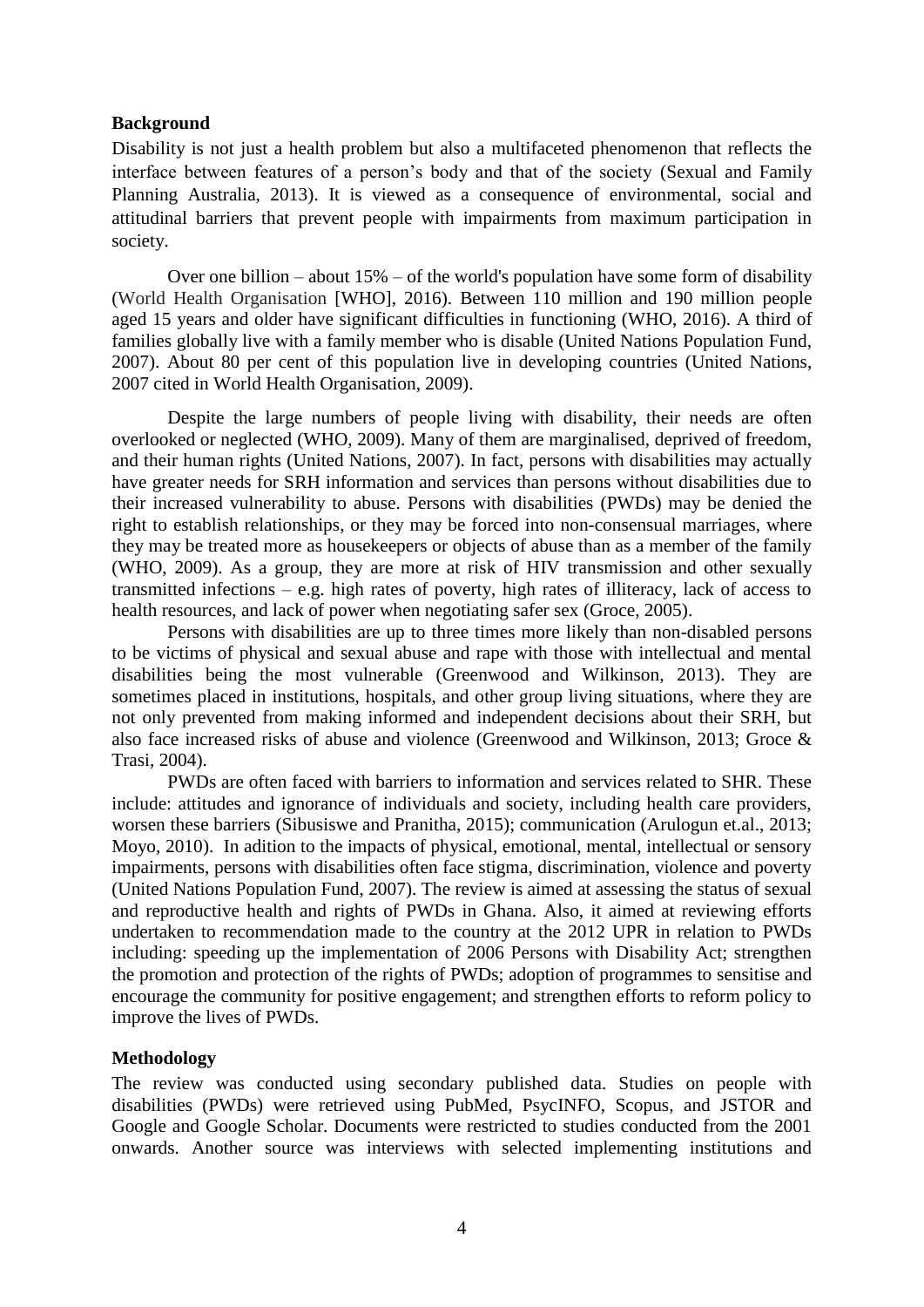organisations. As part of the process, a stakeholders consultative meeting was held to collate inputs on the draft document from relevant stakeholders.

# **Situation in Ghana**

Persons with disabilities (PWD) have been defined as those who are unable to or are restricted in the performance of specific tasks/activities due to loss of function of some part of the body as a result of impairment or malformation (Ghana Statistical Service, 2012).

# *Profile of People with disability in Ghana*

As part of efforts at addressing the issues faced by PWDs, the Ghana Statistical Service (GSS) collected information (for the first time) from PWDs during the last census. The results of the 2010 census show that there 3 per cent (737,743 persons) of the population of Ghana had some form of disabilities with about 40 per cent of all PWDs in Ghana having multiple disabilities (GSS, 2013). The three most prevalent types of disability are those related to visual impairment (30.4%), physical disabilities (15.1%), and emotional impairment (8.9%). Other impairments were speech (5.0%), and intellectual disabilities (5.9%) (GSS, 2013).

# **Sexual and Reproductive Health for people with disability in Ghana**

A review of the literature on the sexual and reproductive health of PWDs shows that there is a lack of information and data available around these issues. A few of the studies have focused a sub-groups of PWDs mainly people with hearing and visual impairments and have focused on barriers to utilisation of SRH services.

### **Access to SRH information**

Research on the access to sexual and reproductive health information shows that it is often not available to PWDs especially young people. In situations where they are, services are not accessible or appropriate, for example, inaccessible print or electronic media or the providers who cannot communicate with PWDs (Mprah, 2013). Given the level of marginalisation of PWDs, the barriers to access to SRH information compounds existing inequalities by denying them essential information they need to enable them live a health sexual and reproductive health life. Providing young PWDs with tailor made comprehensive sexuality education (CSE) would go a long way to improve accessibility to information on SRH and also, possibly reduce existing inequalities.

# **Barriers to utilisation of Sexual and reproductive health**

Studies among people living with disabilities, particularly, deaf people in Ghana have documented a number of barriers in their utilisation of SRH information and services. These include: communication (Kuffour (2013), social attitudes and cultural assumptions (Mprah, 2011), ignorance of health professionals about deafness, attitudes towards deaf people by health professionals (Ganle, et al., 2016), illiteracy among deaf people, privacy and confidentiality offered at SRH centres, limited amount of time for allocated for consultation, and poor interpretation skills of sign language interpreters (Mprah, 2013). Discrimination against PWDs and lack of understanding of the plight of PWDs has also been reported as barriers to services (see Mensah, 2015; Mprah, 2013). These barriers are interrelated and affect PWDs ability to effectively utilise SRH & R services hence the potential of putting the lives at risk.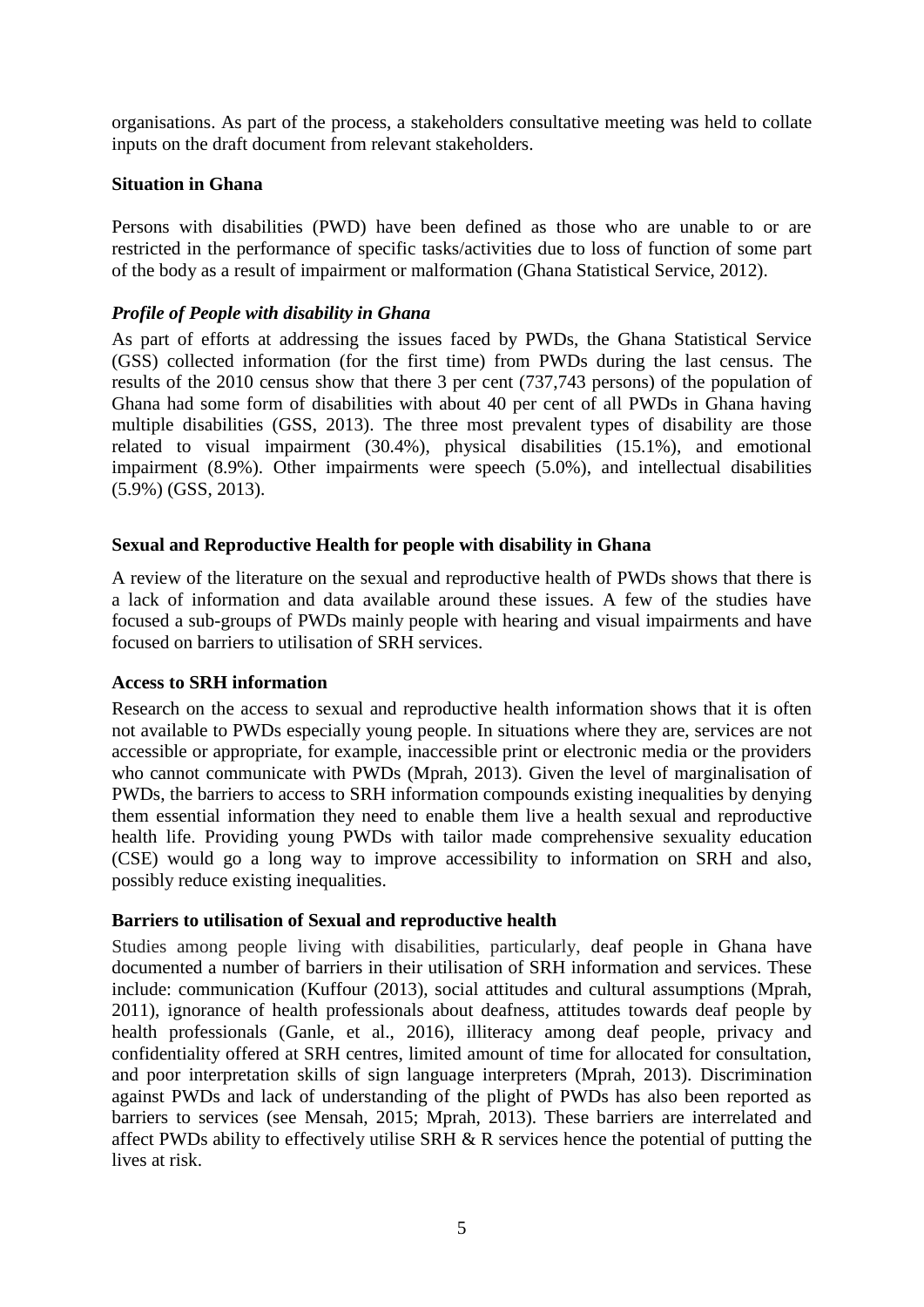# **Constitutional and other Legal Provisions/Conventions**

A number of constitutional and other legal frameworks that seek to protect and guarantee the rights of PWDs in Ghana are in place. These include: the 1992 Constitution of Ghana, which provides for the guarantee of the fundamental human rights of all persons including PWDs. To further show its commitment to PWDs, the Government of Ghana put together the Persons with Disability Act, 2006, (Act 715). The Act deals with issues such as rights, employment, education, transportation, housing facilities, effective health care, adequate medical rehabilitation services, generation and dissemination of relevant information and participation of PWDs in cultural activities. In addition, Ghana has signed, ratified and adopted international agreements, such as the Convention on the Rights of PWDs and the African Decade of the Disabled Persons which seek to protect the fundamental freedoms and human rights of all PWDs and to promote and respect their inherent dignity. Notwithstanding these statutes and conventions, PWDs have continued to experience various barriers that prevent their full and effective participation in society, including the full enjoyment and realization of their sexual and reproductive health and rights. The question is whether these initiatives captured in the programmes and policies are being implemented or not and to what extent PWDs are benefiting from them.

# **Views of selected stakeholders**

# *Sexual and Reproductive Health programmes for PWDs*

Response to questions on programmes in place for people with disability (PWDs) revealed that there were no specific programmes designed for PWDs beside sensitisation programmes. The organisations/institutions depended mainly on generic programmes organised by NGOs on the area of reproductive health in the country.

### *Challenges/barriers faced by PWDs in their quest to seek SRH services*

The respondents articulated some challenges faced by PWDs with regards to accessing SRH services. These include: language barriers; physical barriers; psychological and social barriers; the absence of walkways designated for PWDs in public buildings and the lack of sign language interpreters during visits to facilities.

### *Implementation of the 2006 Person with Disability Act*

The organisations whose personnel took part in the interviews intimated that their organisations had played and continue to play various roles in ensuring the speedy implementation of the Act. The Department of Social Welfare indicated that they were working with some other organisations to amend the constitution to address issues confronting PWDs. Also, there are attempts at increasing awareness around the needs of PWDs. The Ghana federation for People with disability, on their part have been at the forefront of advocating for the implementation of the various legislations. For instance, they have developed a draft Legislative Instrument, which was been forwarded to government before even March 2012.

# *Steps towards the ratification of the UN Convention on the Rights of Persons with disabilities*

The Ghana Federation of Disability, worked to form what is referred to as the disability caucus of parliament to lobby members of parliament to see issues of PWDs as essential business to deal with. This and other attempts by other organisations are believed to have culminated into the ratification of the convention on the rights of PWDs in March 2012. The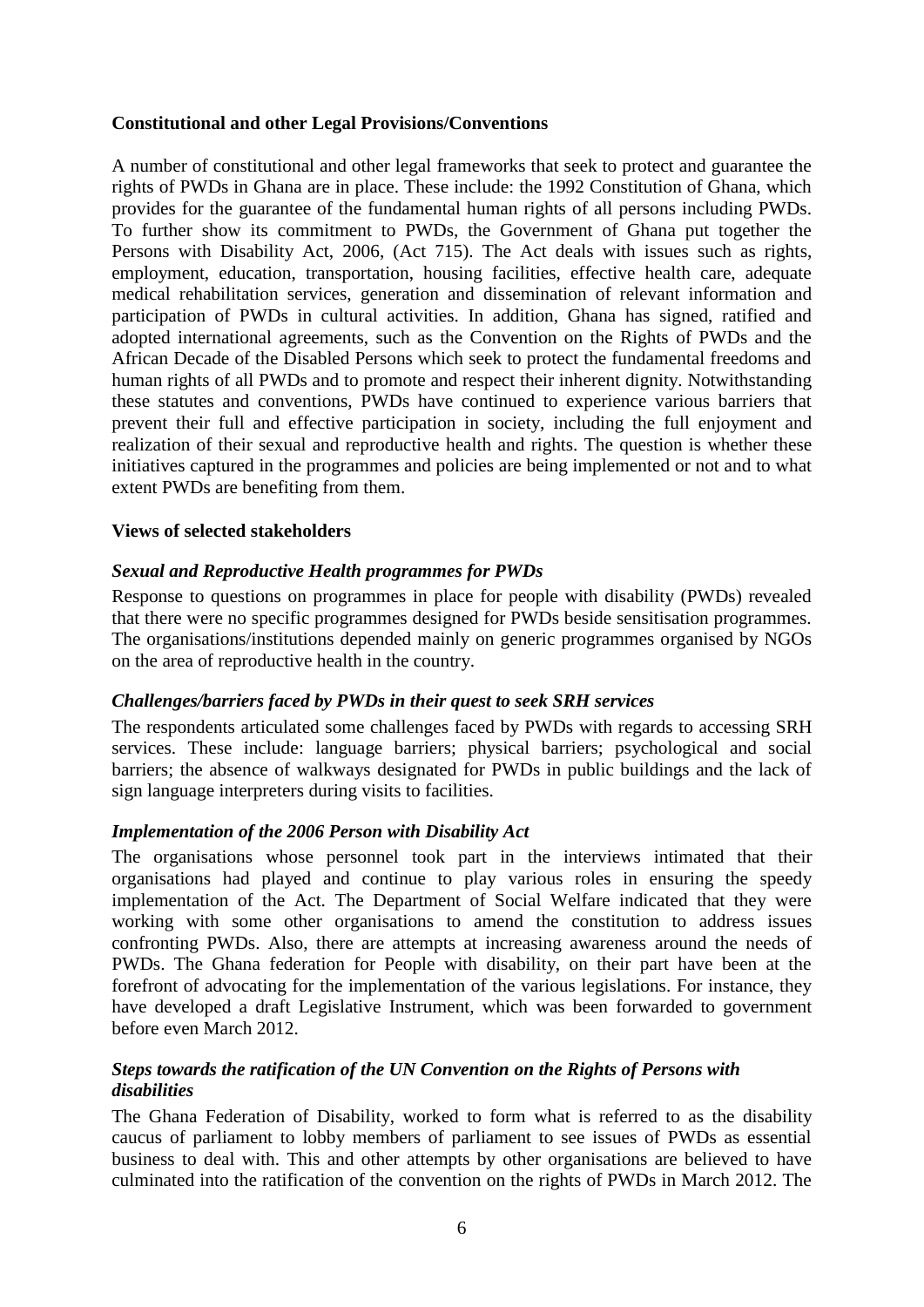Federation has also undertaken a gap analysis of Ghana's disability act versus the UN convention on the rights of PWDs and have proposed a draft amendment which has been forwarded to government for an amendment of Ghana's Disability Act so that it is in consonance with the UN convention on the rights of PWDs. The Ghana Council on Disability has set up a committee to draw up a programme to cover the whole country. This committee would provide the country with a credible programme. The committee has been set up for that programme.

# **Conclusion**

The review showed that some attempts have been made with the implementation of the 2006 Persons with Disability Act to strengthen the promotion and the protection of the rights of persons with disabilities; there is the need or government and its partners to work to improve on the rights especially the sexual and reproductive health right of PWDs. This could be achieved through continuous sensitisation and positive engagement with persons with disabilities. With the expiration of the moratorium on the 2006 Disability Act, there is the need for urgency in implementing programmes and policies aimed at contributing towards improvements in the lives of PWDs in general and their sexual and reproductive health and rights in particular. This would protect their health and guarantee them the ability to contribute their quota to nation building.

The review revealed a number of initiatives that are being done to improve the conditions of PWDs. These include:

- 1. The setting up of the committee by the National Council on people with Disability to track and report on activities aimed at improving the conditions of PWDs;
- 2. Proposal on inconsistencies between the Ghana Disability Act, 2006 and the UN convention on people with Disability;
- 3. Training programmes organised to empower PWDs with economics skills;
- 4. Programmes aimed at sensitising the society of the rights of PWDs; and the
- 5. Incorporation of sign language interpretation as an academic programme into the training of nurses. These initiatives should not be limited to nursing training institution but extended to include all other training institutions.

### **Recommendations**

The report makes a number of recommendations regarding the sexual and reproductive health and rights of PWDs:

- 1. Despite the efforts made by government to speed up the process of implementing the 2006 Disability Act, the Ministry of Gender and Social Protection (MoG&SP) should put together an action plan outlining the commitment of government and other partner organisations to the full implementation of the Act. Also, there should be budgetary allocation for this process.
- 2. Further to to upholding human rights of Ghanaians as enshrined in the 1992 constitution, the MoG&SP should work with the Attorney Generals Department to put in place the necessary Legislative Instruments (LI) to eliminate all barriers (especially those affecting access to SRH information and services) affecting the smooth implementation of the Disability Act. This would go a long way to promote and protect the sexual and reproductive rights of persons with disability.
- 3. To further deepen the role of civil society in achieving the tenets of the UN convention on disability and the 2006 Disability Act of Ghana, the MoG&SP should work with civil society to develop an implementation plan that will set out the roles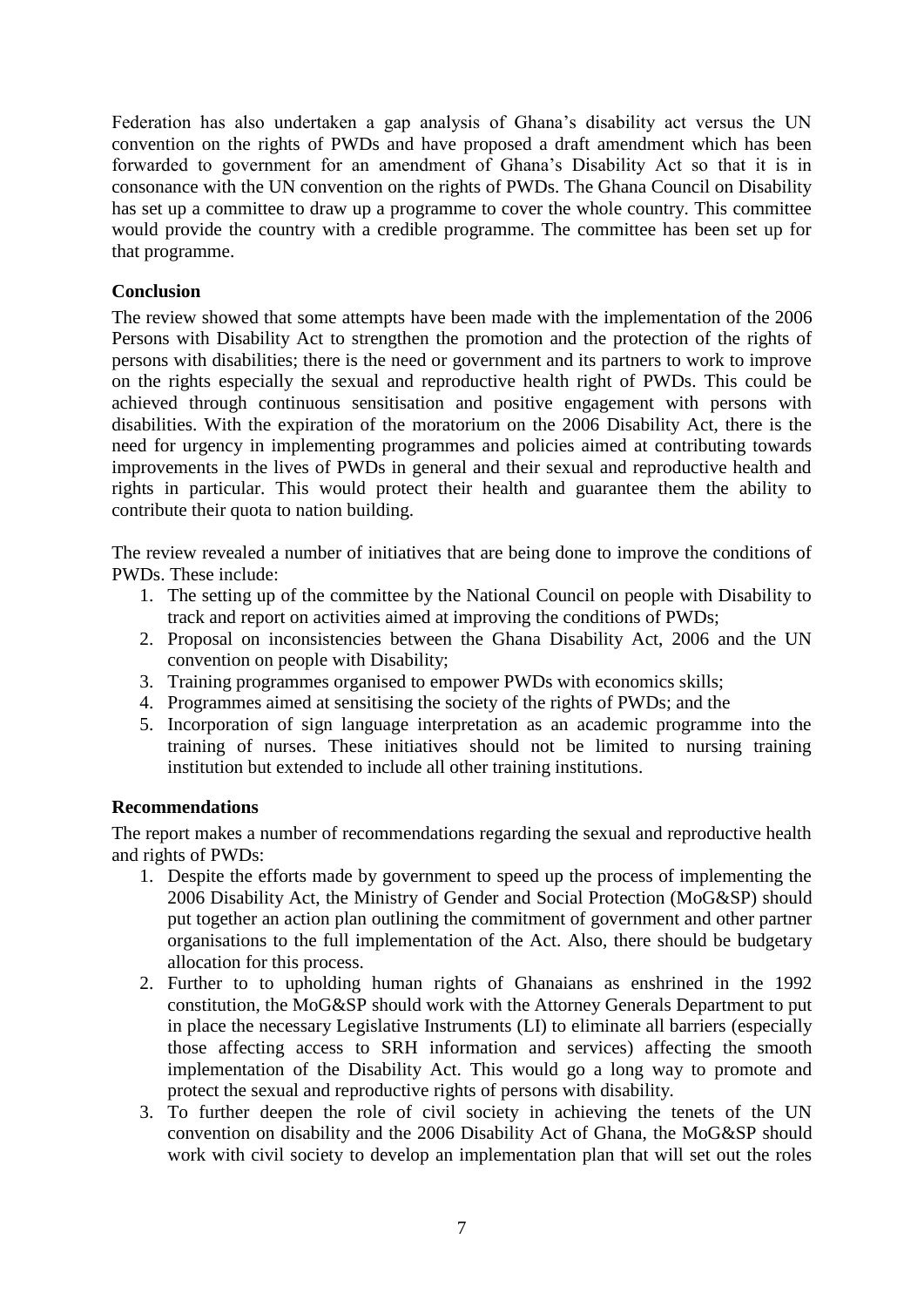and responsibilities of the various stakeholders and civil society groups. This is will ensure the timely implementation of their targets.

- 4. The Ghana Statistical Services (GSS) and other researchers should focus some research attention on people with disabilities other than visual impairments, physical disabilities and hearing impairments. This would engender some programmatic attention on people with disabilities.
- 5. The GSS should conduct a nationally representative survey on sexual and reproductive health and rights of PWDs in Ghana to provide a holistic appreciation of the SRH & R needs, concerns and aspirations of PWDs as part of efforts aimed at implementing programmes that would adequately cater for their needs.
- 6. To ensure consistency between the UN Convention on disability and the Disability Act, the Ministry of Gender and Social Protection should coordinate efforts aimed at synchronising the Disability Act and the UN Convention. This would go a long way to promote their rights.
- 7. The Ghana Disability Council should work with stakeholders such as the GFD to intensify efforts aimed at sensitising the populace on the laws, regulations and Acts concerning to engender support for the SRH issues of PWDs. Also, this would encourage positive engagement with PWDs.
- *8.* Finally, the Ghana Disability Council in collaboration with the Curriculum Development Division of the Ghana Education Service should to improve accessibility to information on SRH and reduce existing inequalities in access to information through a tailor made comprehensive sexuality education (CSE).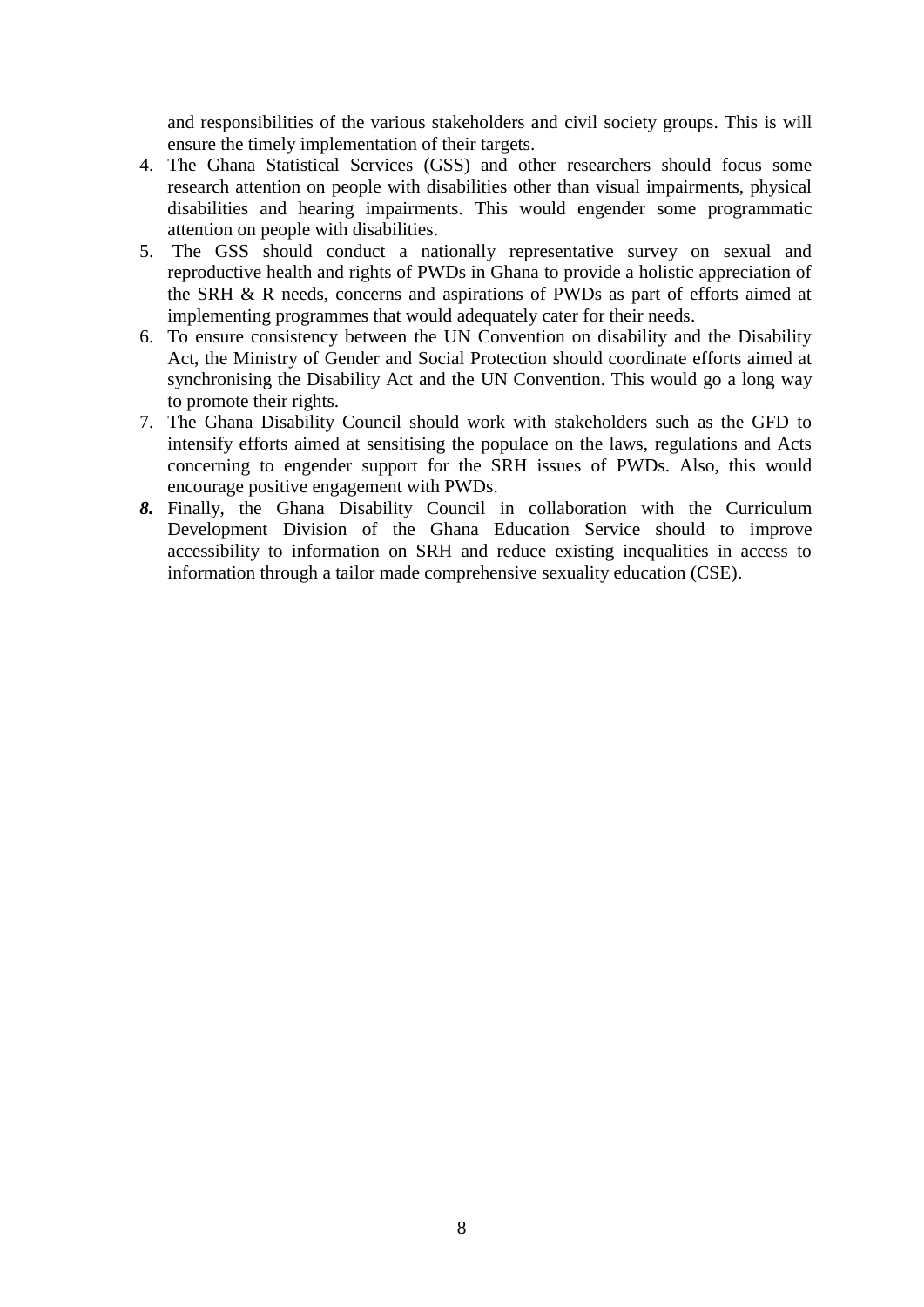# **References**

1. Arulogun, O. S., Titiloye, M. A., & Desmenu, A. (2013). Barriers faced by service providers in meeting the sexual and reproductive health needs of deaf persons in Ibadan metropolis: A qualitative study. *Journal of Medicine and Medical Science*, 4 (11) 433 - 438.

2. Ganle, J. K., Otupiri, E., Obeng, B., Edusie, A. K., Ankomah, A., & Adanu, R. (2016). Challenges Women with Disability Face in Accessing and Using Maternal Healthcare Sevices in Ghana: A Qualitative Study. *Plos One*, 11 (6): e0158361.doi:10.1371/journal.pone.0158361.

3. Ghana Statistical Service. (2013). *2010 Population and Housing Census: National Analyical Report.* Accra: Ghana Statistical Service.

4. Government of the Republic of Ghana (2006). *Persons with Disability Act, 2006 Act 715.* http://www.gfdgh.org/GHANA%20DISABILITY%20ACT.pdf

5. Greenwood, N. W., & Wilkinson, J. (2013). Sexual and Reproductive Health Care for Women with Intellectual Disabilities: A Primary Care Perspesctive. *International Journal of Family Medicine*, 642372: 1 - 8. dx.doi.org/10.1155/2013/642472.

6. Groce, N. E., & Trasi, R. (2004). Rape of individuals with disability: AIDS and the folk belief of virgin cleansing. *The Lancet*, 363: 1663 - 1664.

7. Groce, N. (2003). HIV/AIDS and people with disability (2003). *Lancet*, *361,* 1401–1402. 8. Inclusion Ghana (2011). Baseline report on level of stigmatisation, discrimination and exclusion of person with intellectual disability and their families in Ghana, available at http:// [www.inclusioin](http://www.inclusioin/) – ghana.orge/resources/reports/Final

9. Kuffour, E. (2013). *Persons with Disabilities: A Neglected Group in HIV and Sexual & Reproductive Health Programming.* HIV/Core/Population Council.

9. Mensah, A. (2015). Socio - Economic factors Influencing access to healthcare by persons with disability in the KumasiMetro. *Unpublished Thesis*, 1 - 68.

10. Mprah, W. K. (2013). Perceptions about barriers to sexual and reproductive health information and services among deaf people in Ghana. *Disability, CBR & Inclusive Development*, *24*(3), 21-36.

11. Mprah, W. K. (2011). *Sexual and reproductive health needs assessment with deaf people in Ghana*. (Doctoral thesis), University of Illinois, Chicago, United States.

12.Sibusiswe, S. M., & Pranitha, M. (2015). Acces tom sexual and reproductive health service: Experiences and perspectives of persons with disabilities in Durban, South Africa. *Agenda*, 29 (2) 79 - 88.

13. Tuakli-Wosornu, Y. A., & Haig, A. J. (2014). Implementing the World Report on disability in West Africa: Challenges and opportunities for Ghana. *American Journal of Physical Medicine and Rehabilitation, 93*(1), S50–S57.

13. UNFPA (2007). *Emerging issues: sexual and reproductive health of persons with disabilities*. New York: Auhot.

14. United Nations. (2007). *Factsheet on persons with disabilities*. New York: Author. Retrieved from http://www.liverpoolvct.org/index.php.

15. World Health Organisation (WHO) and World Bank. (2011). *World report on disability*. Geneva: Author.

16. World Health Organisation (WHO). (2009). *Promoting sexual and reproductive health for persons with disabilities*. Author: Geneva.